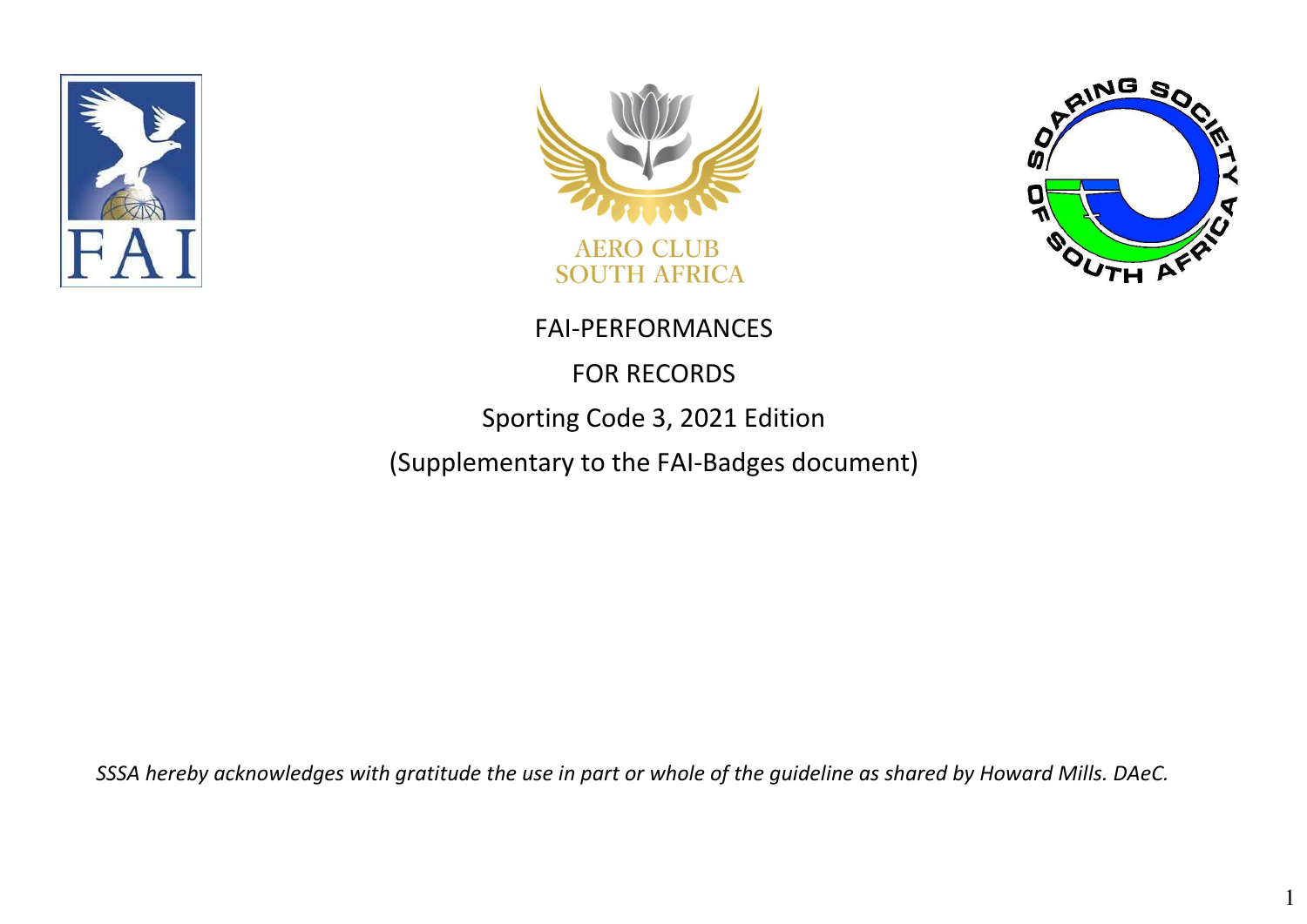## **Disclaimer**

Although this presentation is prepared with the best intentions, the current version of the Sporting Code takes priority over the content of this presentation.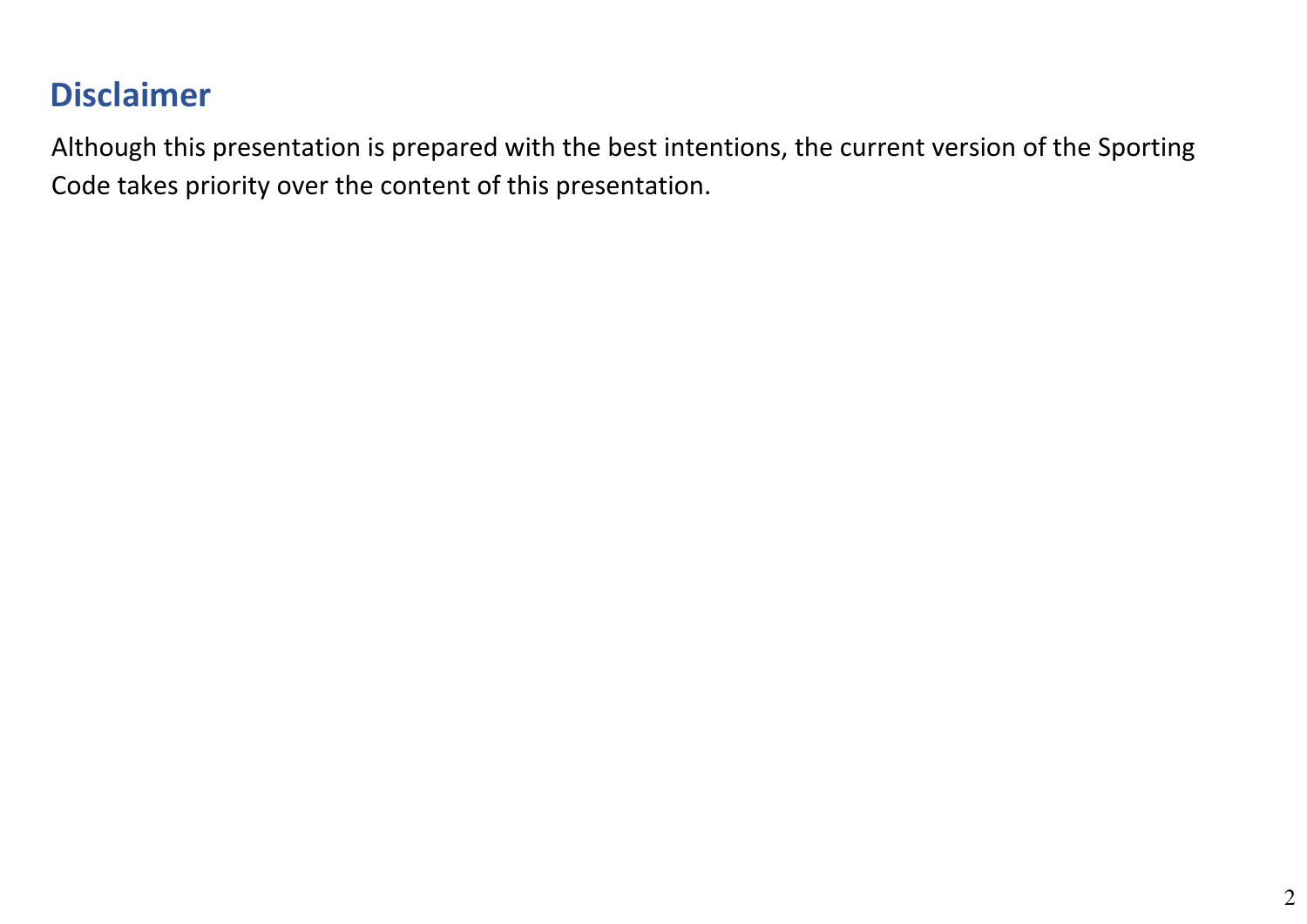## **Definitions**

An Official Observer (OO) appointed on record level is the person authorized by a NAC to control flights undertaken for an FAI record attempt and to control the data gathered to prove the soaring performance.

#### **Our Sporting Code**

• The FAI Sporting Code is our regulatory framework.

#### **The Sporting Code – Section 3**

- We are mainly interested in the Section 3C, which contains all the rules and control processes for badge, diploma, and record performances.
- Chapter 1: Definitions
- Chapter 3: Records and record procedures
- Chapter 4: Official Observers and certification
- Chapter 5: Glider classes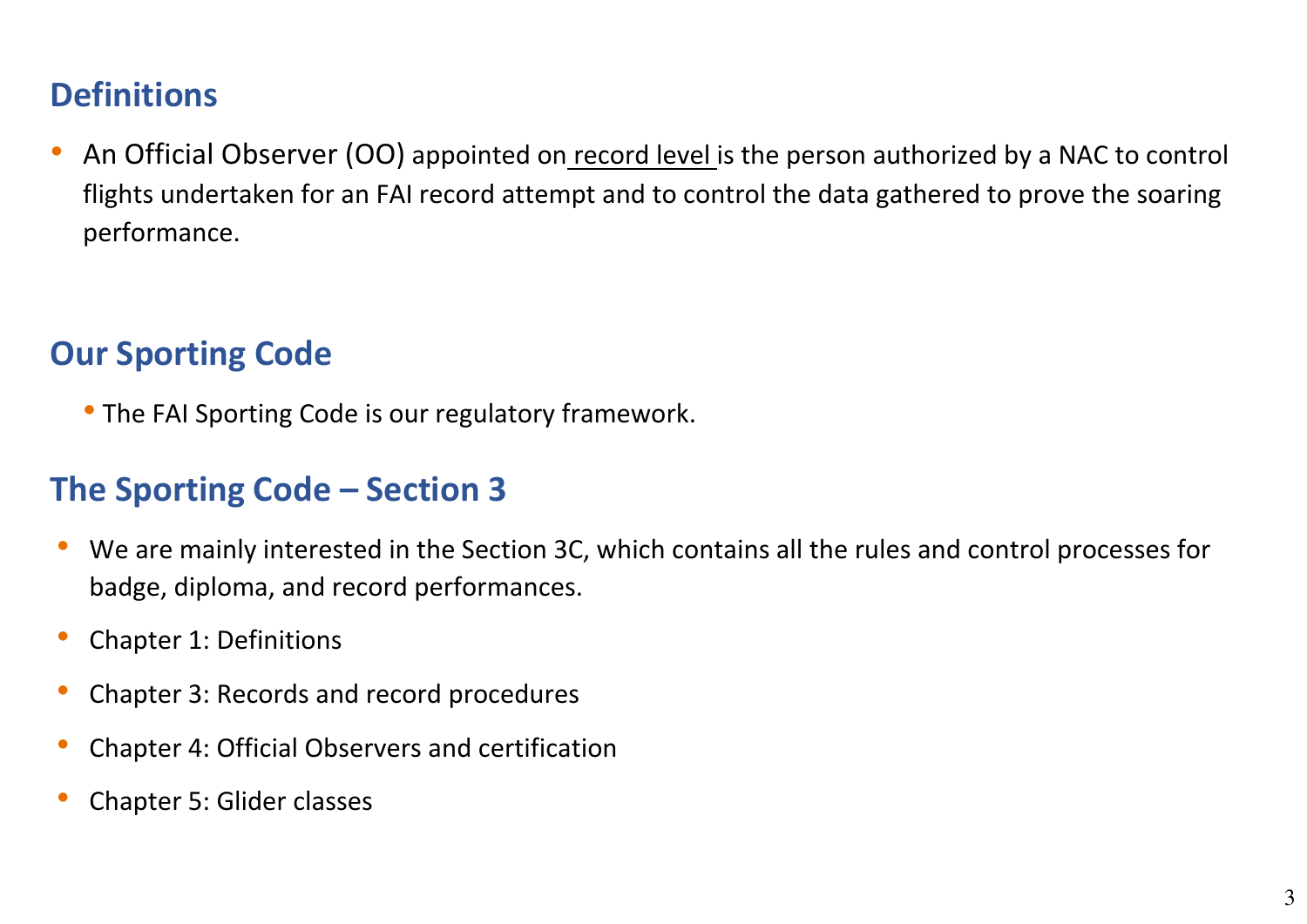## **Validity**

- The Sporting Code applicable for a flight is that version that was valid on the day of the flight.
- This presentation is based on the current Sporting code valid from October 2021
- The sporting Code is found at: http://www.fai.org/igc-documents

## **Records**

- FAI-Records: World and Continental records
- National Records.

> with exception of the relaxation offered in #6 of the SA National Rules Records are flown according to the Sporting Code

> National Club and Junior category have specific rules that apply

## **Before you attempt a record!**

- Read the SC3 Sporting code, in particular: *Chapter 3 Records and Record Procedures*
- Read also the GFAI-badge guide, this guide is supplementary.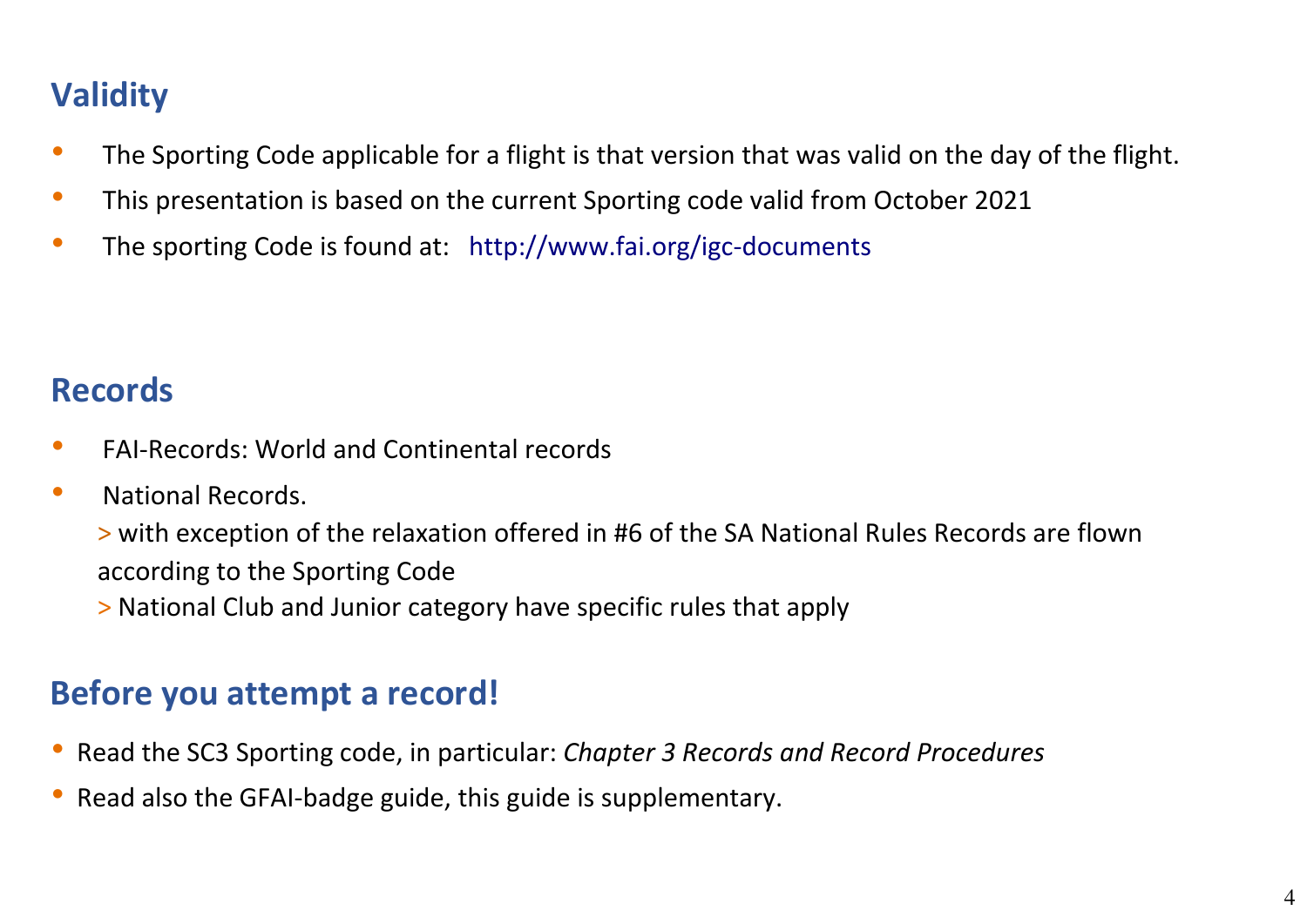# **Distance Records (SC3 §3.1.5)**

**a)**Goal distance:

Declared start and finish point with no turn points (TPs).

**b)**Free distance:

Any start-point and finish-point with no TPs.

**c)** Out-and-return distance:

Closed course with declared start/finish and only 1 TP declared.

**d)**Free Out-and-return distance:

Closed course with 1 TP selected from a position fix.

**e)**3 TP distance :

Release or declared start point to any finish, via 1 to 3 declared TPs.

**f)** Free 3 TP distance:

Start, finish, and 1 to 3 TPs selected from position fixes.

**g)**Triangle distance:

Closed-course, declared start/finish with 2 or 3 declared TPs. **h)**Free triangle distance:

Closed course with 2 or 3 TPs selected from position fixes.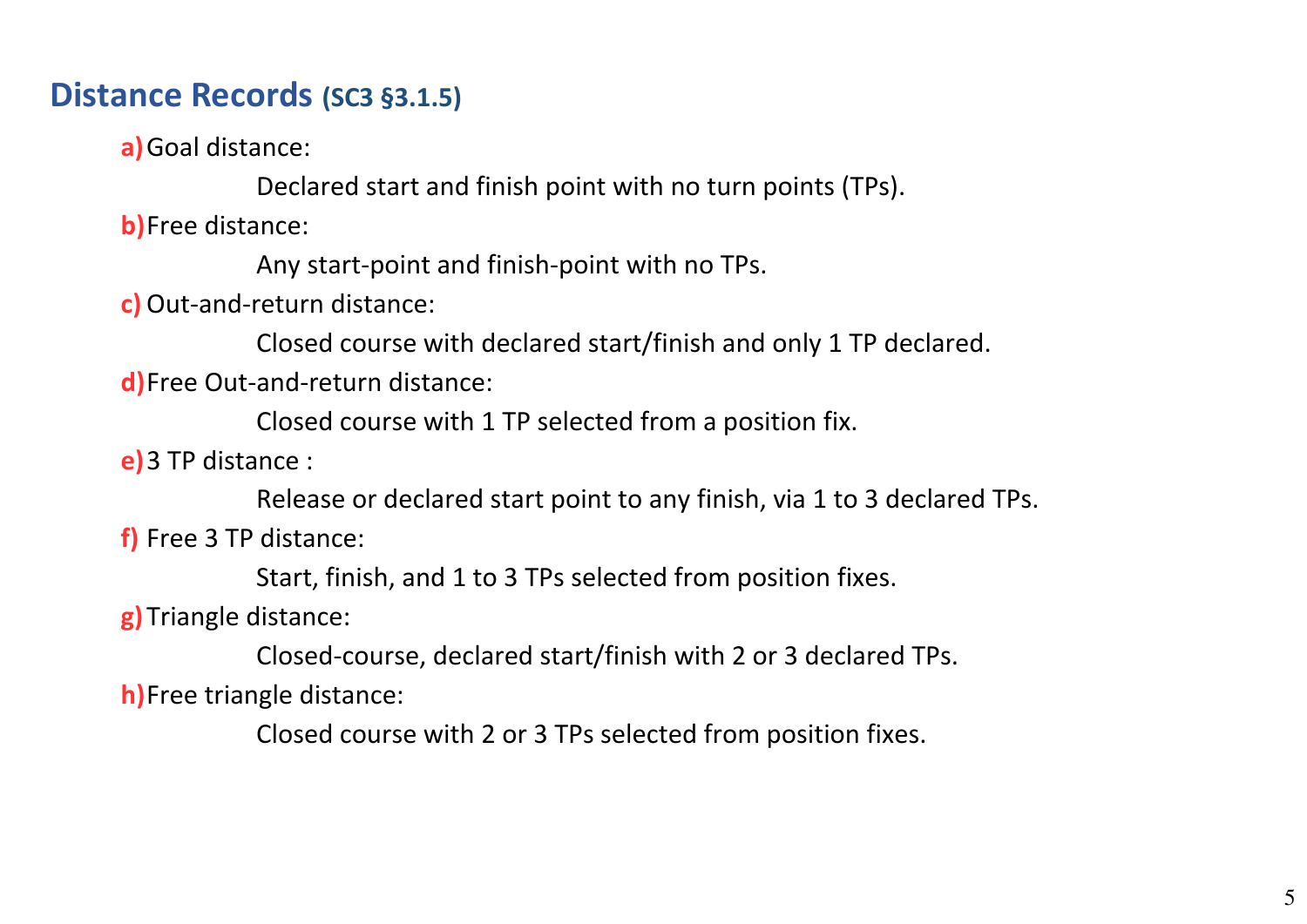#### **Speed Records (SC3 §3.1.6)**

**a)**Out & Return speed:

Course as in 3.1.5c with a distance of 500 km or multiples of 500 km. **b)**Triangle speed:

> Course as in 3.1.5g with distances of 100, 300, 500, 750, 1250 km, or greater multiples of 500 km. A record may be claimed for the declared course and any shorter triangle in compliance with the applicable triangle geometry requirements in 3.1.8.

#### **Important for Triangle flights (SC3 §3.1.8)**

- For triangle and free triangle courses shorter than 750 km, no leg may have a length of less than 28% of the course distance.
- For courses of 750 km or more, the length of each leg shall be 25% to 45% of the course distance.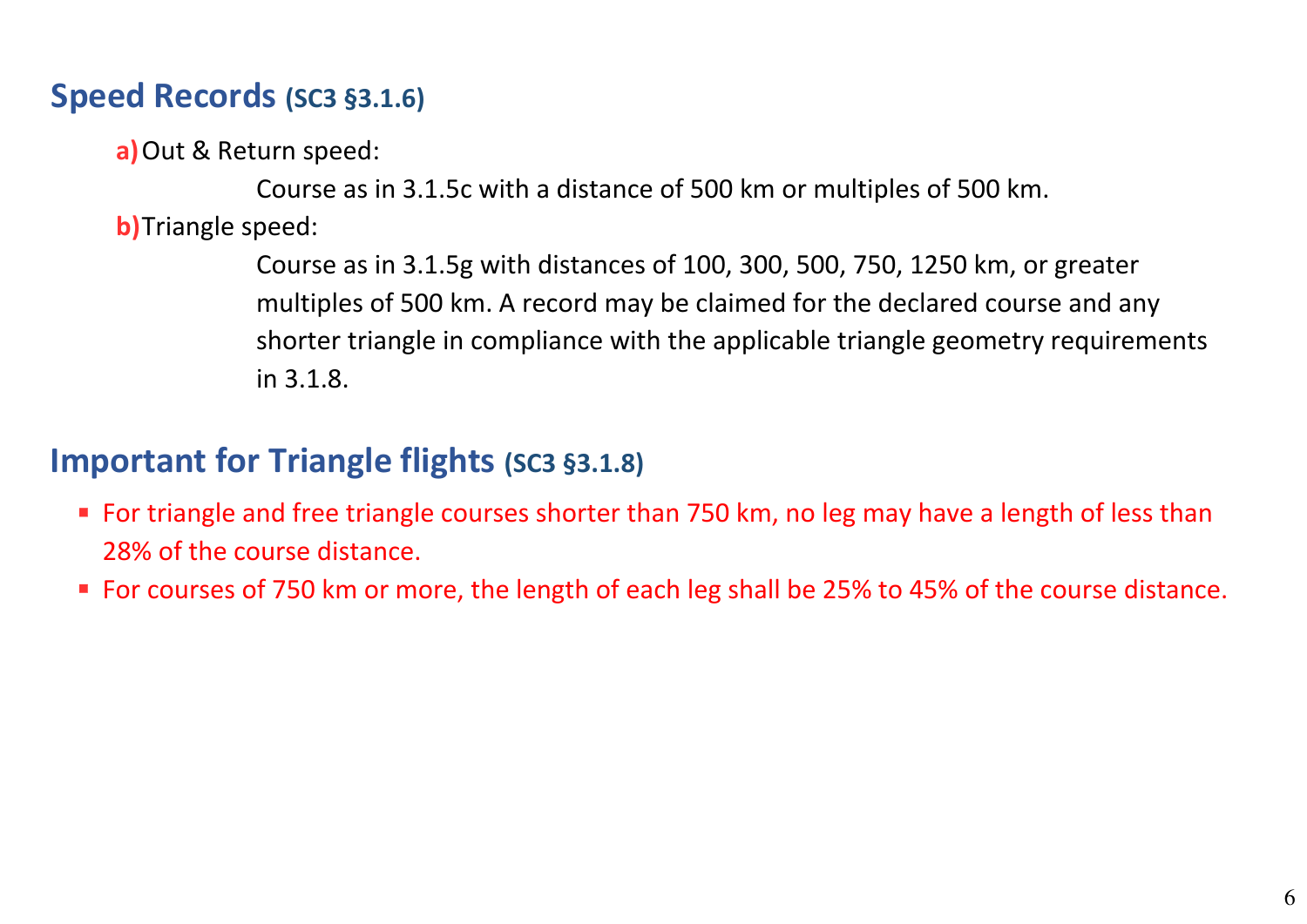## **Important for Record attempts**

- All FR(s) must have **Level 1 "All Flights"** approval.
- Pilot must have FAI sporting licence (National records do not require FAI licence)
- The OO must (prior to take-off) hold a written appointment to oversee Record flights (National records do not require this)
- Any error or omission in the declaration will invalidate the claim.
- If you use more than 1 FR, all FR declarations must be identical.
- For speed records LoH over 1000m invalidates the flight.
- For records outside the country, the Controlling OO will send the relevant documents and the .igc-file to the Organising NAC (AeCSA).
- Make sure the OO is present at take-off and landing and completes the online Flight Certificate
- For FAI World and Continental records:
	- There are specific records for multi-place gliders
	- The Pilot and co-pilot must have FAI-sporting licences if acting as team.